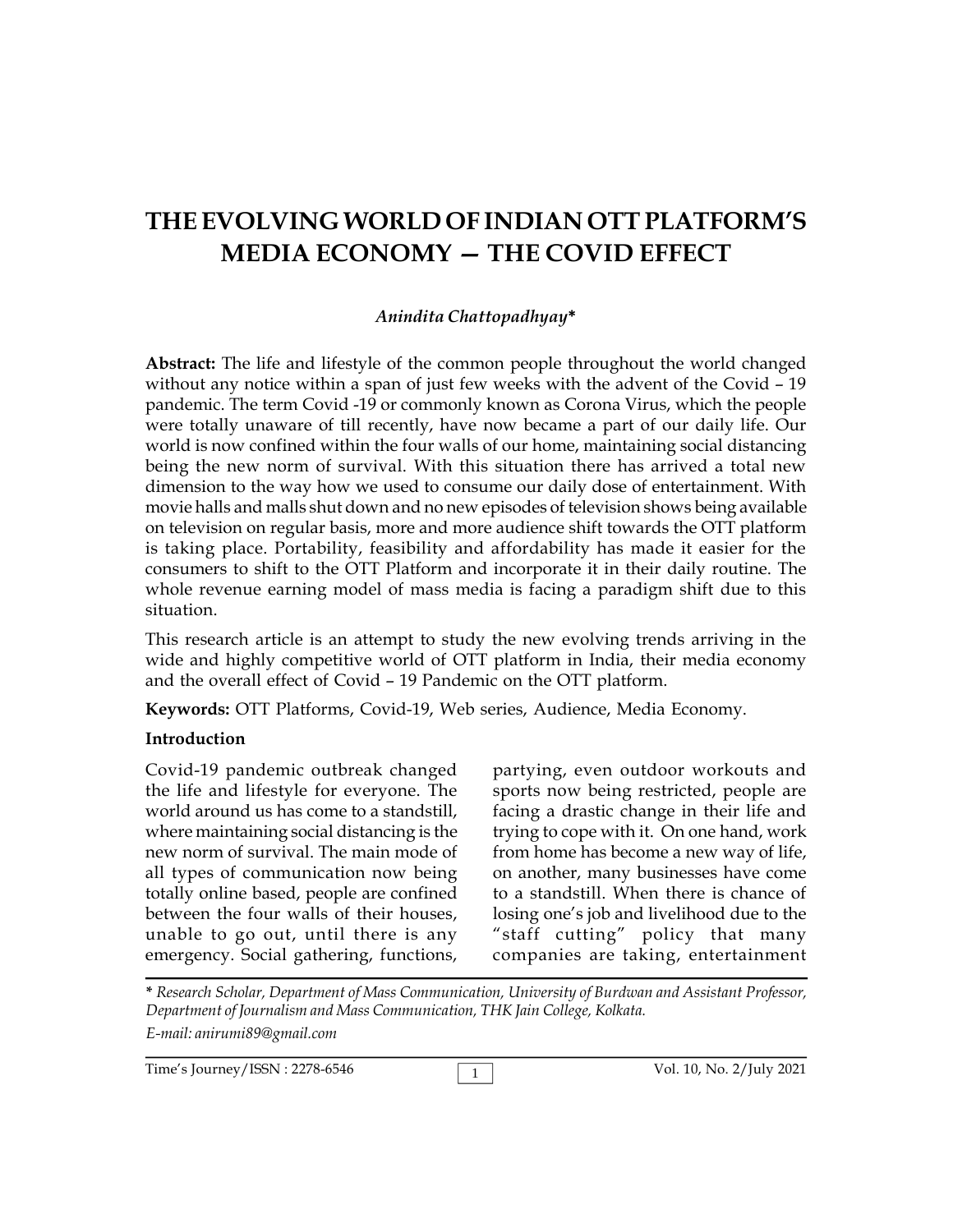becomes the last thing that comes to one's mind. Yet people can't survive without a minimum dose of entertainment, especially when they are facing such a tough time of mental stress, that too being locked up at home for such a prolonged period. With this situation there has arrived a total new dimension to the way how we used to consume our daily dose of entertainment. With movie halls and malls shut down and limited new episodes of television shows being available on television, as because shooting of television shows are getting hampered due to the lockdowns, now, more and more audience shift towards the OTT platform is taking place. This increase can be also credited to the development in the field of digital technology and availability of cheap and powerful internet connectivity, which has provided the viewers with the option of accessing digital media content on the go. The subscription fees of the digital advancements<br>channels are quite cheap and common based OTT channels are quite cheap and common people can easily afford them. Portability, feasibility and affordability has made it easier for the consumers to shift to the OTT Platform and incorporate it in their daily routine.

"According to the BARC-Nielsen study on Covid-19 and its impact on TV and smartphone landscape, the time spent on it during week 1 of the pandemic has increased by 1.5 hours, a gain of 6 percent. Breaking all the records was Prime Minister Narendra Modi 21-day lockdown announcement which was watched by 197 million viewers." (Priyadarshini, 2020)

This research article is an attempt to study the new evolving trends arriving in the wide and highly competitive world of OTT platform in India, and the effect of Covid – 19 Pandemic on the OTT platform's contents and media economy. This article involves an empirical study and comparative analysis of primary data.

## **The Rise of OTT Platform in India before Covid -19**

"Examining the proliferation of OTT platforms in the country, most of which are owned and operated by United States based media orga-nizations, Fitzgerald (2019) had noted that most companies held positive and favour-able views about possible business expan-sion in India. Such optimism was fuelled by the rapidly growing internet user base, of the country, and also percentage of users of lat-est gadgets and technological advancements. Hence on the radar of US plat-form operating companies, India represented a lucrative potential." (Bhattacharyya, 2020)

New media is creating new dimensions and changing our daily lives. In the recent few years there has been massive growth in the OTT platform in India. For today's audiences it's all about immediacy and personalized content – contents that should be fresh, interesting and have innovative concepts, and the content they are looking for must be just a click away to fit their needs and changing lifestyle, which is now possible due to the online streaming series, which are specifically made for online digital platforms and their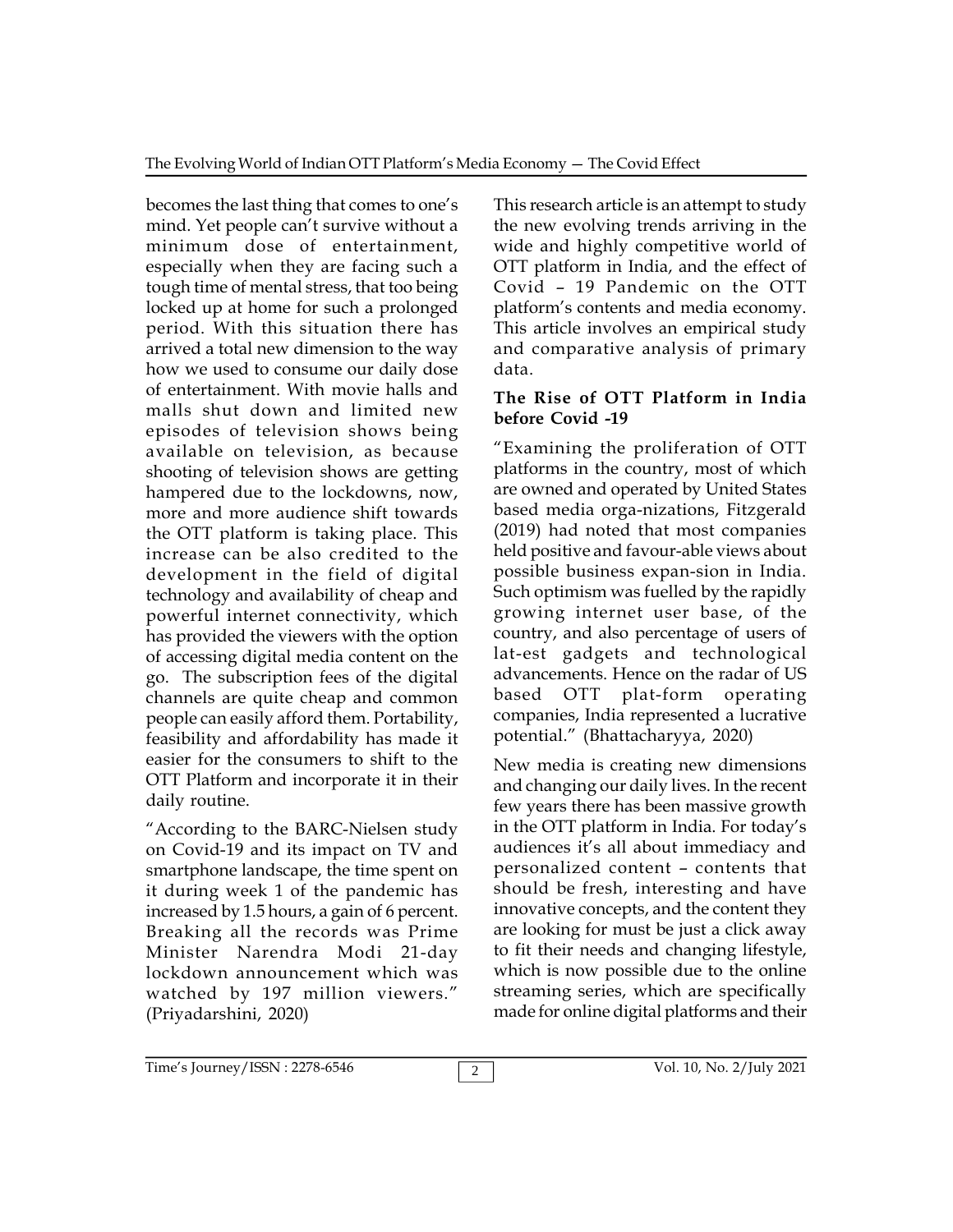audiences. Many digital giants have captured the online market, understanding the potential of the Indian digital growth like – Netflix, Amazon Prime Hot Star, Alt Balaji and many others. With the growth in digital platform, there is greater scope for independent filmmakers with limited resources to make short films and release them (upload them) directly in different OTT Platforms for net viewers. Here 'views', 'like', 'share' and 'comments' matters. Online platforms are interactive in nature, unlike their television and film counterpart, where viewers are mostly passive audiences. The clash between Internet streaming companies and traditional cable companies are raising tensions about shifting audience practices. With the evident change in the medium of consuming virtual content, the traditional practice of watching contents on the television sets is already getting reduced, as people are now binge watching contents on smaller screens (mobile phones, tablets, laptops), on digital platform at their convenient time and at ease of availability , that too at a much cheaper rates of subscription. These new ventures emerging in the world of digital platform are changing Indian television and cinema in many ways. These platforms are a new convergence of television and cinema, where the audiences can select and get the best out of the lot.

Entertainment is the biggest reason behind the use of OTT platforms. The web series succeeded in providing the audiences the much needed fresh contents, interesting

plots and clean, realistic presentations. Second being the mobility of gadgets on which these platforms are available. Third one is the availability of contents on demand, the power to choose. Though many experts believes that this attraction towards OTT platforms have already given rise to some problems in lifestyle and health hazards like the addiction to OTT platforms have given rise to "Bingewatching" among audiences.

"Such behaviour of binge-watching shows the addiction of viewers to virtual content that often leads to disturbances in their personal life whether it's displaying anti-social behaviours, increased emotional sensitivity or disrupted sleep-cycles leading to various health issues amongst the bingers, usually youth." (Bohra, 2019)

# **OTT Platform and the Covid -19 Effect**

During the time of the ongoing pandemic, the OTT platform in India have seen a drastic rise in its consumption, huge number of new audiences adding to the already long list. The Covid-19 outbreak has impacted the entertainment industry in a varied manner, comprising film production and exhibition, even mass media like print medium, and television are highly effected, besides OTT platforms like never before. People are avoiding buying the newspapers and magazines in the fear of the spread of the virus inside their home. The television though is catering daily news but has failed to provide the audiences with many new episodes of their favorite daily serials as no shooting is taking place time to time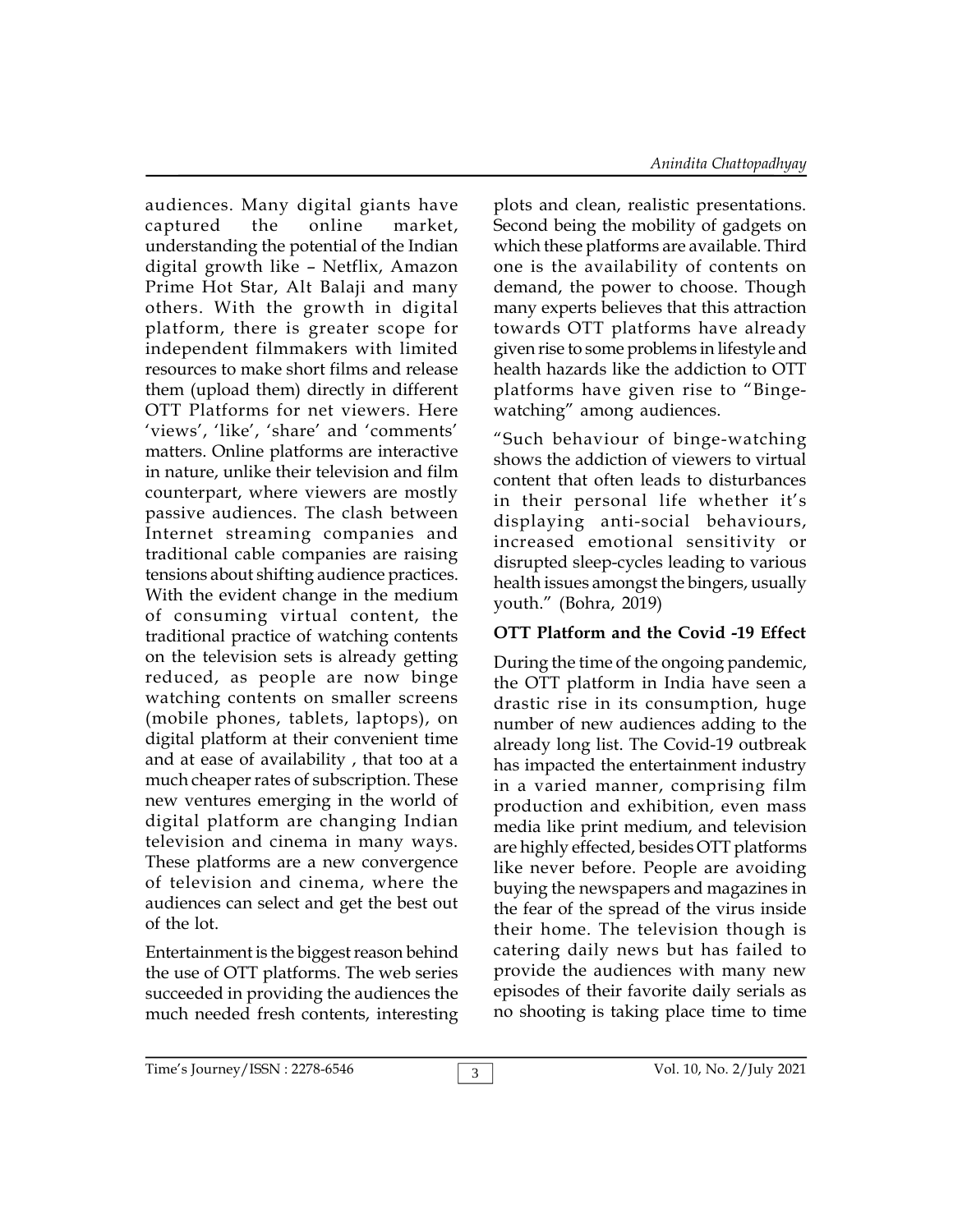due to lockdowns. With no new episodes coming out, the challenge was to meet the daily entertainment needs of the consumers and offer them fresh content across the various genres. The channels even started rerunning the old episodes, even age old shows like "Ramayan" and "Mahabharat" are being telecasted again. But how long can the attention of the watched. audiences be retained with such tactics?! Moreover in the current situation one can't go out to watch a movie on big screen also. In such a scenario the one and only best and most affordable alternative that a person can think of is the OTT Platform. With growing broadband penetration, very low subscription fees and cheaper mobile data plans, this number in audience shift is rapidly growing. The risk and physical limitations of going to a theatre have diminished due to the advent of video streaming services.

Sakshi Suneja, Assistant Vice-President, ICRA, said, "Cinema halls were the first ones to shut down, even before the lockdown started, and are expected to be among the last segments to witness relaxations. This segment will thus witness a complete loss of revenues in Q1 FY2021. Even after the theatres resume operations post the lockdown, occupancy is expected to remain sub-par as consumers, as a means of caution, are likely to stay away from crowded places. Corporate advertisement spends will witness a decline, adversely impacting the advertisement revenues of film exhibitors. Overall, ICRA estimates a 60-65% YoY degrowth in revenues in FY2021 for the entities engaged in the film exhibition industry. Furthermore, low footfalls once cinema halls resume operations will result in lower box-office collections, adversely impacting the revenues of the film producers."

U.S. ratings agency Nielsen predicts that 'staying in home' could lead to a massive 60% increase in the amount of content Amidst the COVID-19 pandemic, OTT platforms are experiencing a unique moment. With millions at home and with events and entertainment in the outside world put on hold, people are now shifting towards the OTT platforms and at the same time craving for new contents to escape and break monotony.

"These online platforms are reducing the dependency of films on theatrical performance and watching of video programs on television sets. Introduction of 4G services and penetration of smartphones are the opportunities for film and television producers to monetize their video content through digital medium. These digital platforms are decreasing the risk of producer due their affordable cost and low requirements." (Singh, 2019).

Another important phenomenon taking place at this moment in the world of OTT is that because of the major disruptions caused by COVID-19, these OTT platforms have even become landing pads for feature films as the movie theater are closed and there is no assurance when they are going to reopen. The Multiplex owners are facing a tough time and financial losses. But the producers of the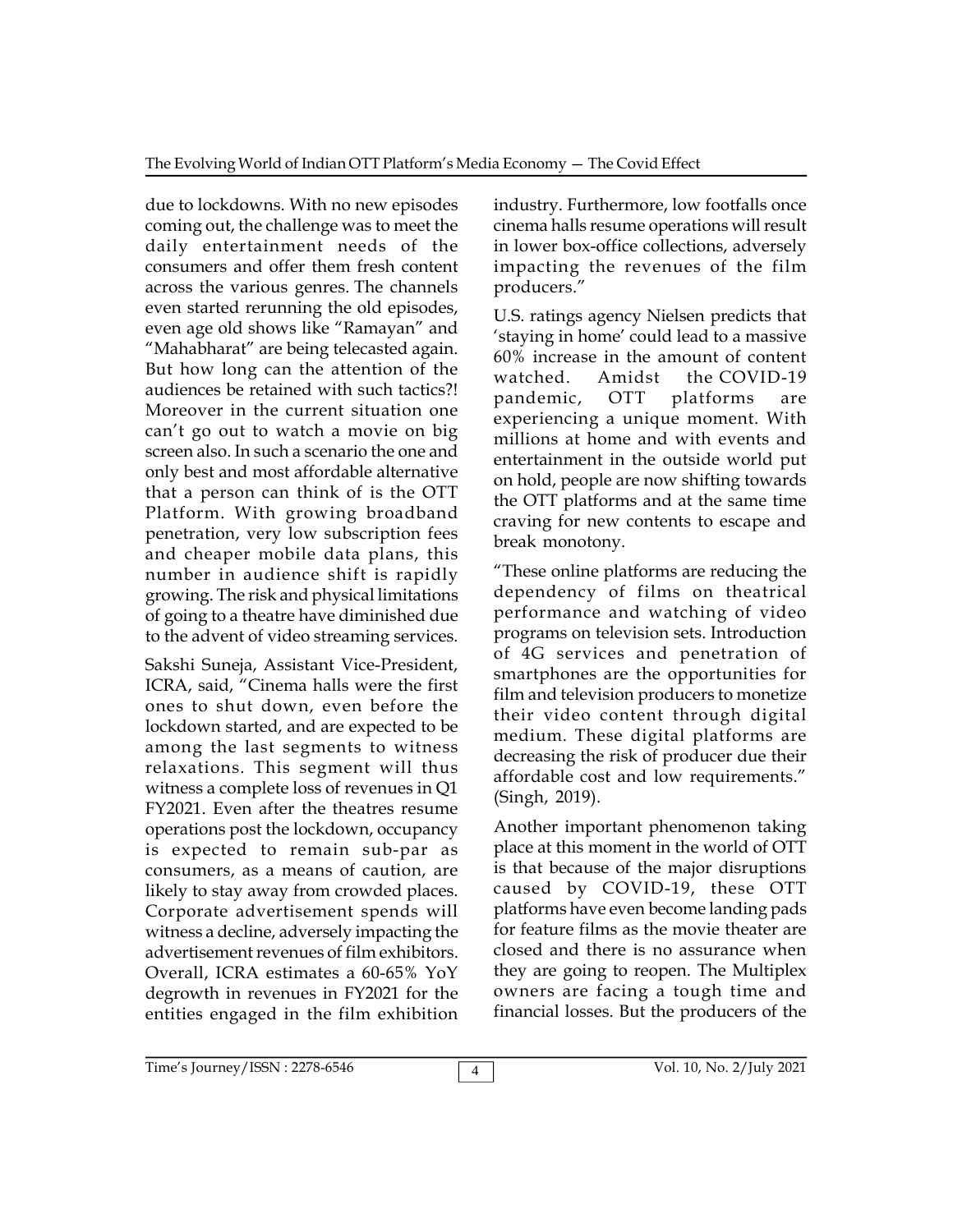feature films have already started releasing their films online in the different OTT platforms, despite of the protests coming from the multiplex owners' side because further delay of releasing the films shall also incur more losses for them. While releasing their films online at this moment will earn them profits. This increased consumption created a massive opportunity for OTT brands to get in front of a large and engaged audience.

The Amitabh Bachchan and Ayushmann Khurrana-starrer "Gulabo Sitabo" went for a digital release, followed by many more announcing about their release on the OTT platform including "Shakuntala Devi" starring Vidya Balan, "Laxmi Bomb" of Akshay Kumar, the much hyped last film of Sushant Singh Rajput "Dil Bechara", the Id release of Salman Khan "Radhe" and many more. Even regional language films are going for online release, like the Tamil legal drama "Ponmagal Vandhal" starring Jyotika, the Keerthy Suresh starrer "Penguin" (Tamil and Telugu), "Sufiyum Sujatayum" (Malayalam) starring Aditi Rao Hydari, "Law" (Kannada) starring Ragini Chandran and Siri Prahlad, and Danish Sait's next film "French Biryani" (Kannada).

"Kaushal (2020) informs about rising subscrib-er fortune of ZEE5, Alt Balaji, Amazon Prime Video and Netflix. Though specific growth figures have not been officially disclosed by all and sundry, yet the fact that leading pro-duction houses are opting the OTT platform route for their big-ticket films, amplifies the growing popularity of this medium of online entertainment. Basis available industry level data, Kaushal (2020) states that post outbreak of the Covid pandemic in India, consumption of original shows produced by OTT platforms grew by 200% while that of movies, went up by 236%. During the entire duration of the national lockdown, Alt Balaji added close to 17,000 first time subscribers every day. When compared with 10,600 daily new subscribers prior to be lockdown, the quantum increase is computed at about 60% on an average (Kaushal 2020). The platform currently has 1.7 million direct active subscribers, riding on the momentum it achieved across all its main markets and demographics. Like ZEE5, view-ing time and subscription numbers displayed an upward swing for Alt Balaji also (Kaushal 2020)." (Bhattacharyya, 2020).

Experts believe that OTT is going to become a go-to-mode for a lot of consumers now as outdoor entertainment isn't accessible much and television channels except news have already run out of content.

"The unprecedented situation has caused a major shift in viewership trends across India within a short period. ZEE5 has witnessed an over 45% rise in paid viewers and subscriptions going over 80% during the lockdown. The viewing time has increased by over 50% with Daily Active Users (DAUs) and app downloads rising by 15% and 41% respectively. And the viewership on connected devices has also seen a 3X growth in this period. Our massive library of 1.25 lakh hours of content across genres and 12 languages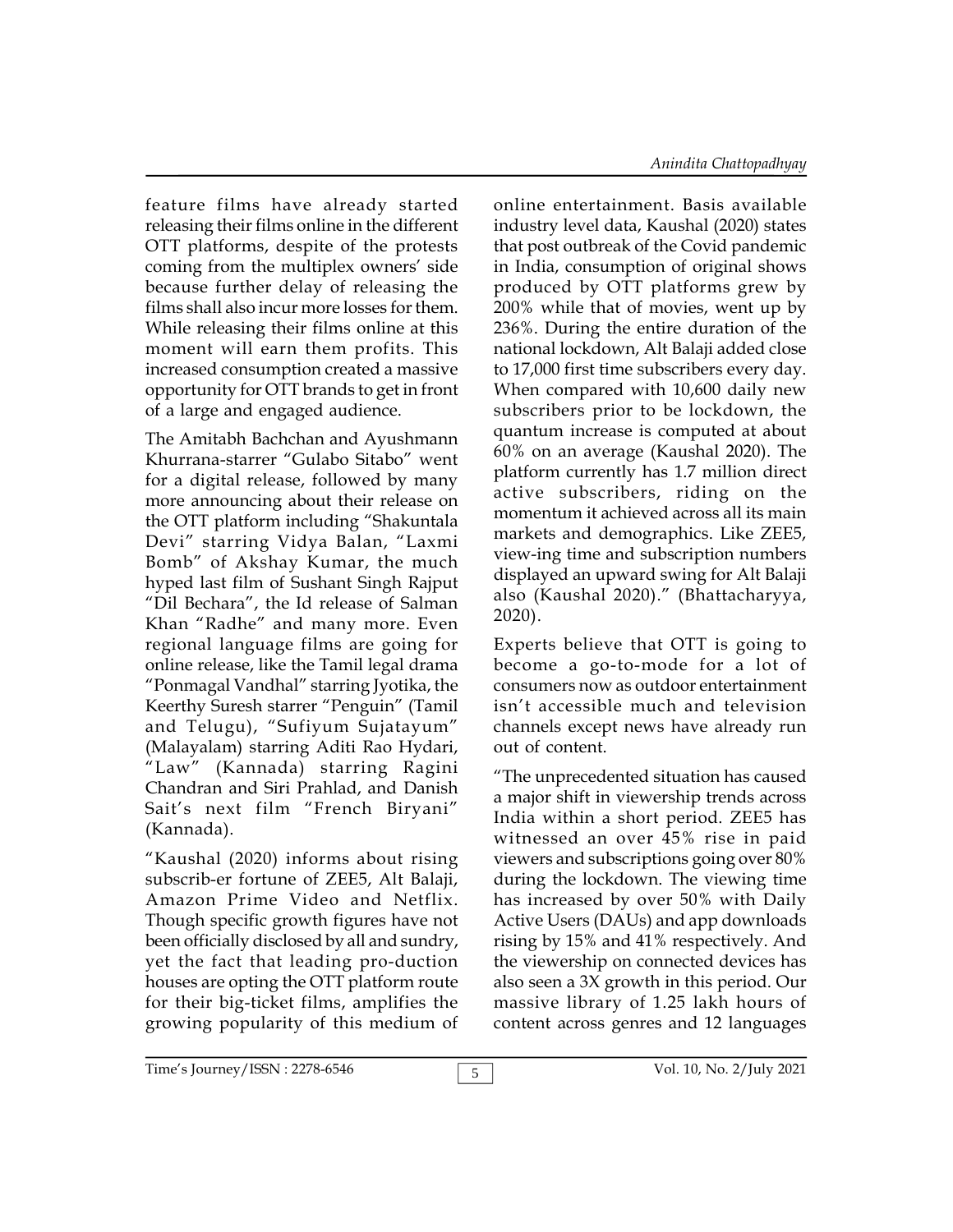has led to a substantial number of paid users subscribing to our platform," said Tarun Katial, CEO Zee5 India.

By now, it can be said that the OTT platforms have totally revolutionized the way contents are now a days getting created, distributed, and streamed. People constantly want a variety of content, and OTT caters to this demand magnificently with the perennial additions of varied content. The lockdown has led to more people inadvertently realizing the convenience of OTT, which has created a shift in the way content is consumed on a day-to-day basis now. Though OTT platforms were already making a place for itself in the Indian market, the pandemic crisis gave them a push, which increased viewers' appetite for online content. Unarguably Covid-19 has not only changed the functioning of most of the entertainment industry in India and has also provided ticket to success for the OTT Platforms such as amazon prime, Netflix, Hotstar, etc.

"OTT content consumption has witnessed a steady growth throughout and will continue to do so, on its own. The lockdown period has indeed scaled up the OTT content consumption game and I believe now is the time for OTT platform players to sit back and rethink their content strategy. Though this growth is due to a phase right now, we believe this lockdown phase will act as a catalyst in changing the content consumption habits of the audience to some extent while

making some of them the avid followers of original content," said Divya Dixit, Senior Vice President - Marketing, Direct Revenue & Analytics, ALT Balaji. Dixit also adds, "The world is definitely in an unfortunate situation right now with the pandemic outbreak. With this lockdown phase, the audience has more time at their disposal and ends up spending more quality time with family, completing household chores, and consuming content via OTT platforms. This has resulted in an increase in content consumption across geographies."

The pandemic period has also affected the advertising sector. Advertisers are also aiming at putting up their advertisements in the digital platform lately due to the audience shift towards it. Now the target audience of the advertisers are more available at digital platforms, so to catch their eyeballs the advertisers are also shifting their focus towards the OTT Platforms. According to surveys, advertisement revenues have been adversely affected for the TV broadcasting segment since April 2020. While news and movies genre are on the lower end of the spectrum in television broadcasting sector, with an average decline of 25-30% in advertisement revenues (average monthly revenues), general entertainment channels and sports channels have witnessed a sharp 55-60% reduction in advertisement revenues.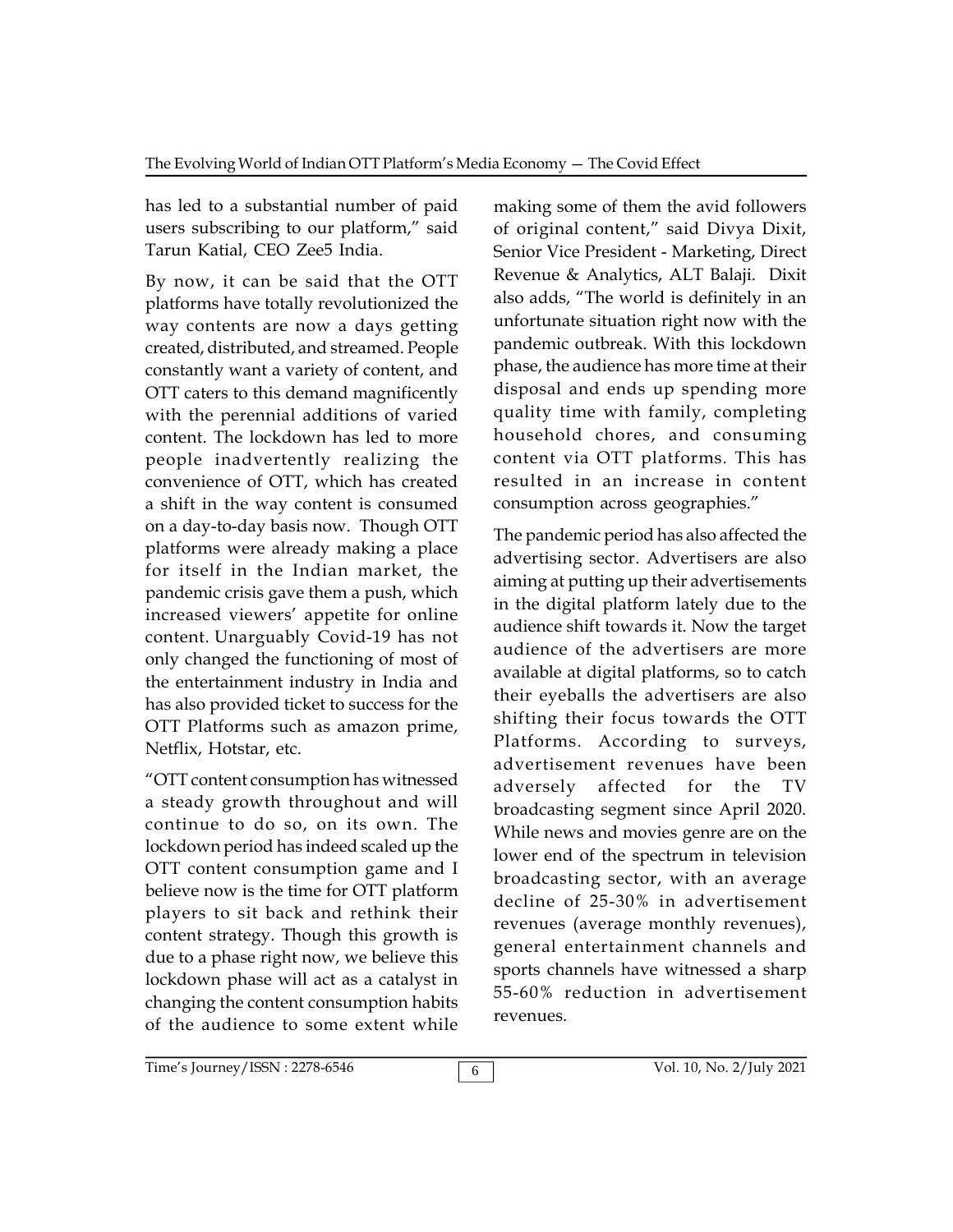

While COVID impacted overall advertiser confidence, Internet

#### *Source: brandequity.economictimes.indiatimes.com*

Kinjal Shah, Vice-President, ICRA, said "Weakened advertisement revenues will moderate the revenues and profit margins for entities engaged in the print media and TV broadcasting segments in H1 FY2021, though some recovery in advertisement revenues is expected in H2. Expected normalisation in circulation revenues for the print segment in coming quarters as lockdown restrictions ease and low newsprint prices are some positives. For the TV broadcasters, steady state

subscription revenues will provide some shield to revenues. However, fresh content production remains a key challenge. We expect the credit metrics of entities engaged in the print media to weaken in FY2021, though ICRA-rated entities have strong liquidity to weather the impact. The TV broadcasting segment will also witness moderation in credit metrics. The credit outlook for both these segments is negative."



#### **Time Spent on OTT Platforms Viewing**

Time's Journey/ISSN : 2278-6546 <br>
7 1 Vol. 10, No. 2/July 2021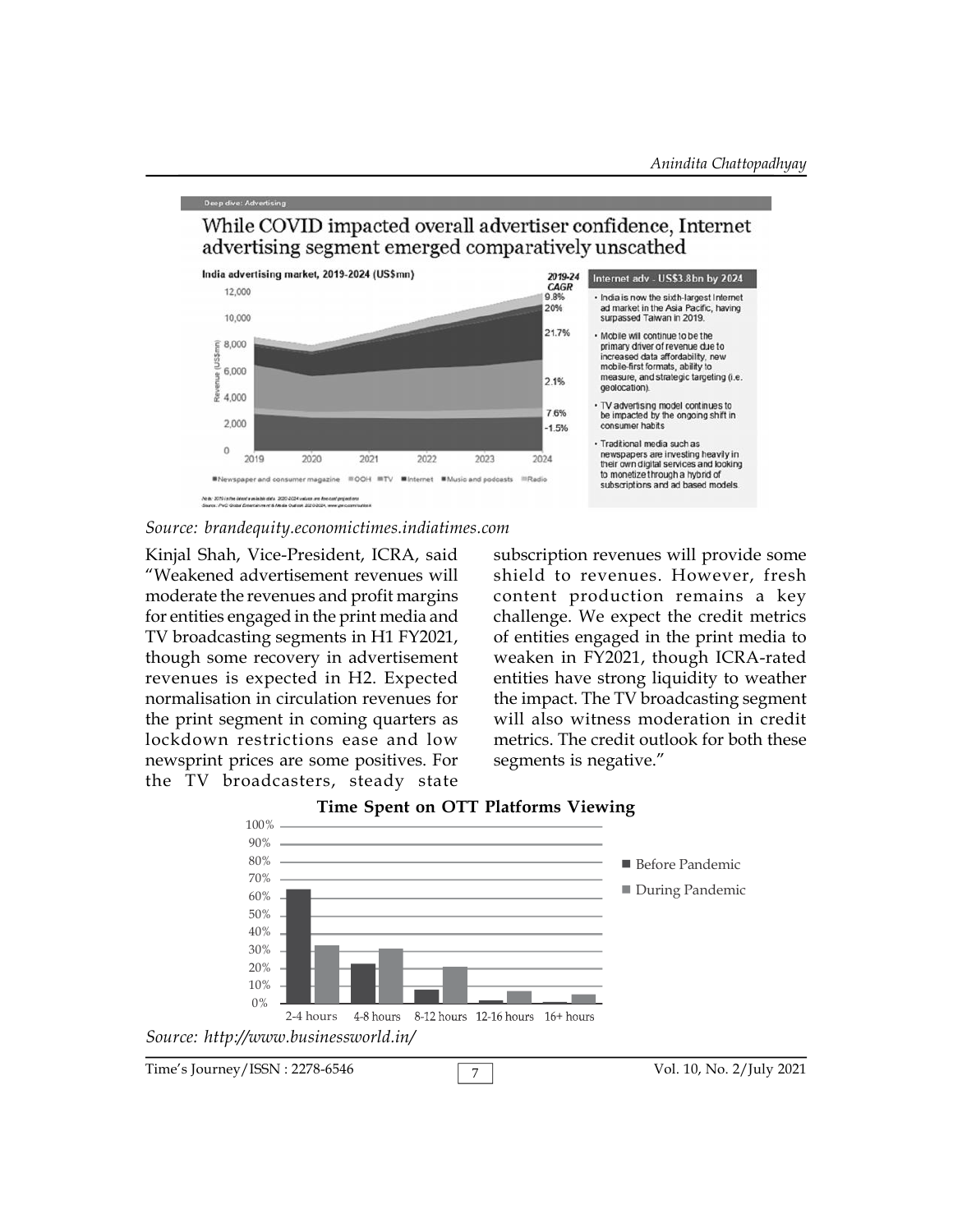All thanks to the pandemic, people are now spending more time in viewing OTT contents leading to India registering 60% growth in paid OTT subscribers during pandemic last year, while at the same time the year saw a 27% decline in footfalls at retail outlets, malls, multiplexes and recreation places, and viewership of television and readership of print media also went down drastically.

### **Observations**

The already flourishing world of OTT platforms in India got a boost in terms of audience shift towards them during the pandemic period. While the Television and Film industry and multiplex owners are incurring huge losses due to the current situation, OTT platforms are coming out as big winners. The OTT platforms are offering the audiences with new contents in terms of new web series and web movies being launched as well as films which were meant to be released on big screens are also now getting released in the digital platforms. The

important area of focus is that this audience shift will not be a temporary affair, rather as the audiences are getting used to with the digital platforms, now they will find it to be more convenient as a mode of entertainment even after the pandemic period gets over. As Uday Shankar, president of Walt Disney +Hotstar said in a recent press conference - "Premiering films on streaming platforms will no longer be a short term, strategic tactic. Rather this will be a big leap for the film industry". The access to the contents on OTT platforms are easy and affordable, with low subscription fees and cheap internet recharge plans. It's much more pocket friendly than spending at least Rs 300 to book a show in a multiplex , plus there is the risk of coming in contact with any person having the virus. As experts says the fear of the corona virus is not going to die soon, hence the shift towards OTT Platforms are here to stay. There has been a sharp rise in the OTT Platform's adverting revenue earning process also.



*Source: https://brandequity.economictimes.indiatimes.com/*

Time's Journey/ISSN : 2278-6546 8 8 3 3 Vol. 10, No. 2/July 2021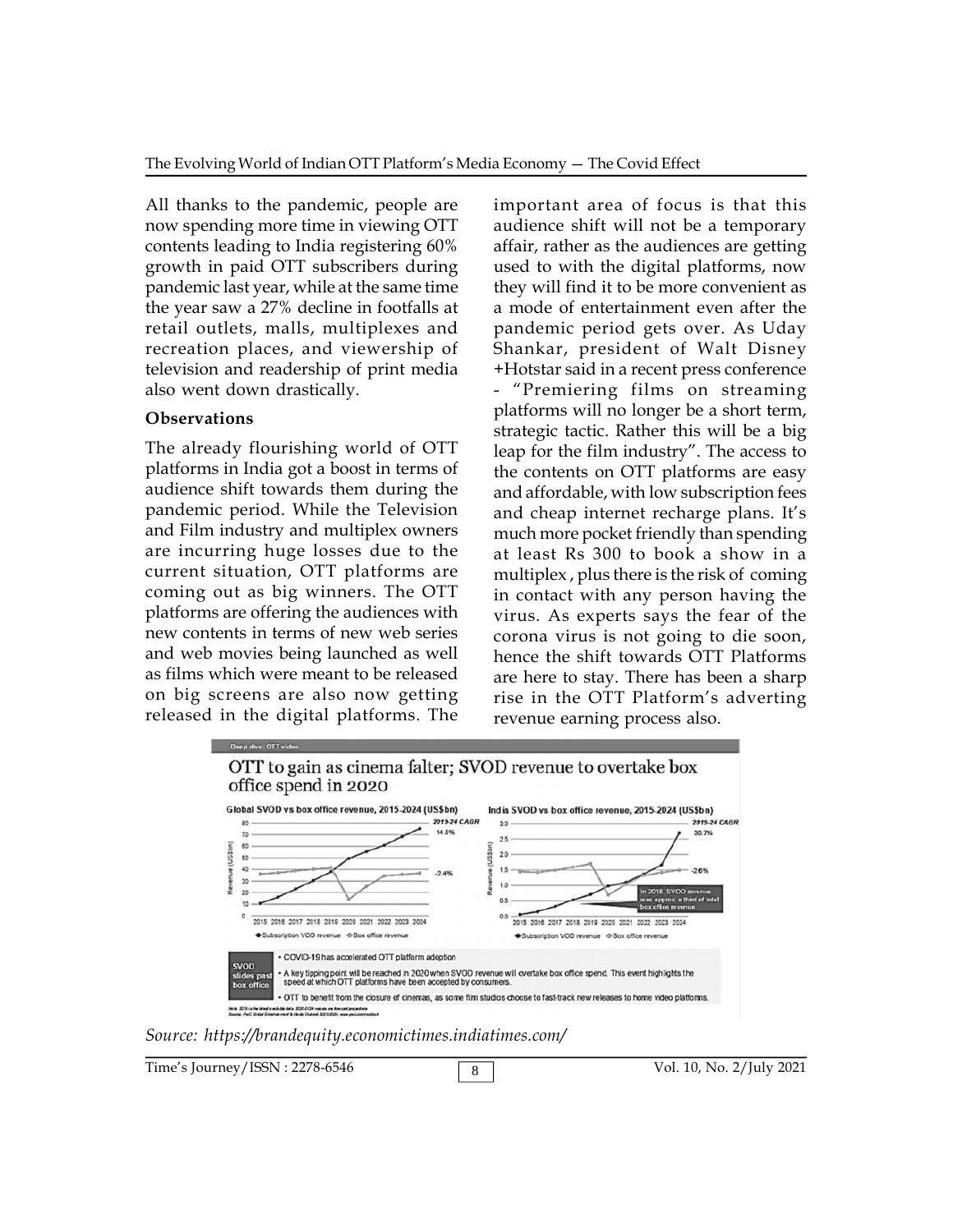# **Conclusion**

We can call it the beginning of a new era, where coronavirus' impact is unprecedented. We can say a paradigm shift is taking place in the world of media. The media consumption has been drastically effected by the pandemic. Online streaming has more than doubled during the pandemic. Out-ofhome entertainment is reeling under the effects of lockdown and social distancing. So when people are restricted in the vicinity of their homes, they turned towards OTT for entertainment as the easiest option available. The current lockdown has led to a surge in consumption of OTT platforms as consumers stay home. People are learning to integrate digital technologies into their daily lives which can be seen with significant increase in consumption of contents over digital platforms. While currently OTT platforms have an advertisement revenue-dominated business model, as the subscription fees are kept very low to attract the audiences and build a strong fan base, the current crisis provides an opportunity to increase the proportion of paid subscription in near future, led by the new habit formation of at-home OTT viewing. Furthermore, with the shutdown of cinema halls and expected aversion to outdoor viewing of films, OTT platforms are also being considered by the film producers for their film releases. A shift in advertisers' preference towards online platforms is also expected as they attempt to catch more consumers available on OTT platforms. OTT platforms, however, may  $f_{\text{from}}$ 

face a problem of dry up of fresh and quality content if proper care is not taken. Prolonged lack of fresh content may, however, increase subscriber leaving the web platforms, hence it's essential to provide the audiences with new and interesting contents. With the world rapidly changing, the world post COVID-19 will be a different one. However, we can be certain that OTT platforms will continue to bring people together with fresh innovative contents that everyone can share and relate with and with this defiantly a new phase will develop in the world of the media economy in India.

## **References**

- *Bhattacharyya, Mausumi. (2020). Growth of OTT in India-The Covid Factor : E-CineIndia April-June 2020 edition Retrieved from https:/ /www.researchgate.net/publication/ 342520995 Dated: July 12th, 2020*
- *Bhushan, N. (2020). Why India Will Be a Key Battleground for Amazon and Netflix. Retrieved from: https:// www.hollywoodreporter.com/news/whyindia-will-be-a-key-battleground-amazonnetflix-956038. Date: June 6th, 2020*
- *Chattopadhyay, A. (2020). Web Series and Web Movies and their psycho- sociological impact on netizens in India. The Asian Thinker, Volume: VII Retrieved from http:// theasianthinker.com/wp-content/uploads/ 2020/10/6.-Web-Series-and-Web-Movies-andtheir-psycho-sociological-impact-on-netizensin-India-Anindita-Chattopadhyay.pdf Dated: October 1st, 2020*
- *COVID-19 effect: 7 films confirmed for straight-to-OTT release. (2020). Retrieved from https://www.msn.com/en-in/*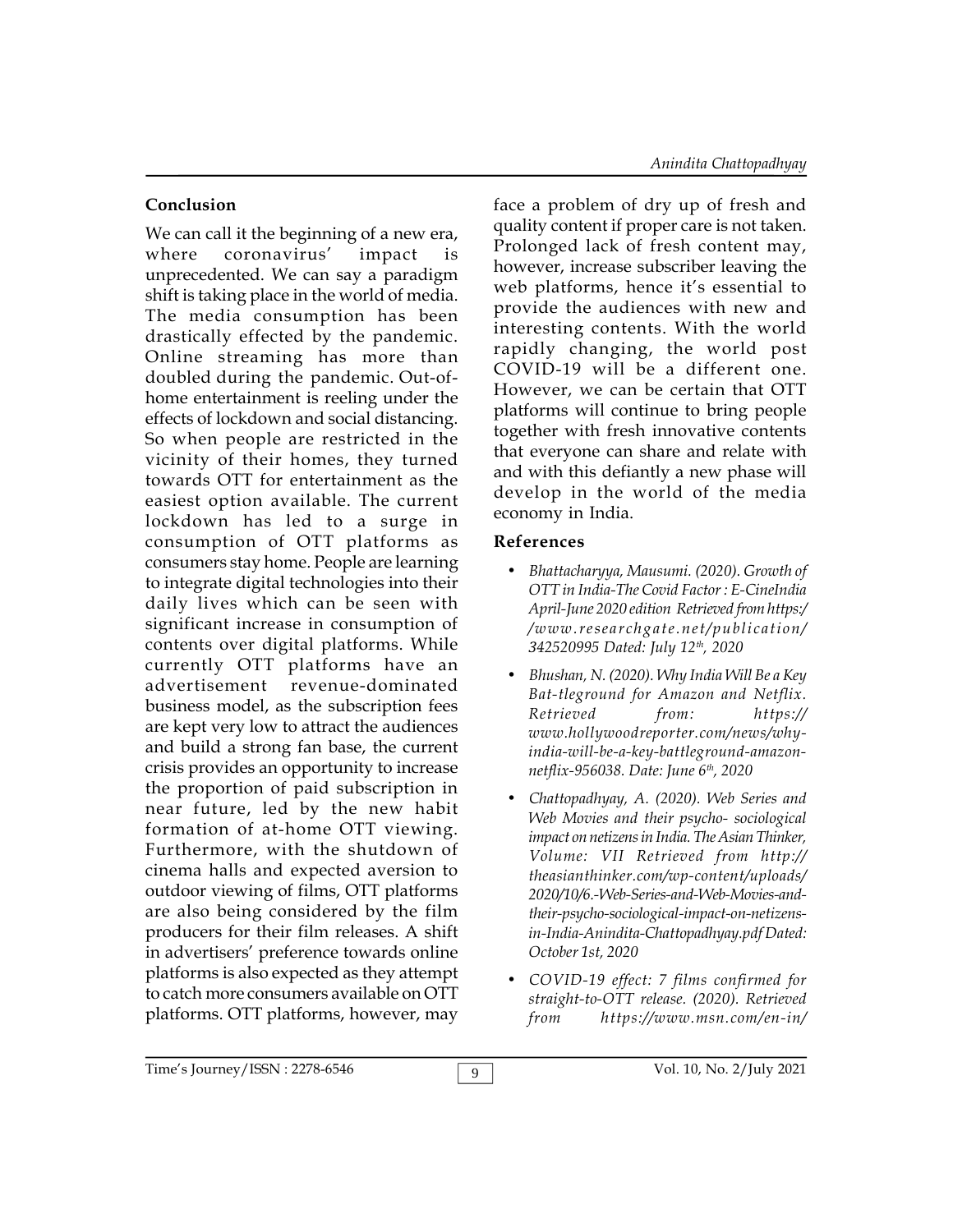*entertainment/movies/covid-19-effect-7-filmsconfirmed-for-straight-to-ott-release/ar-BB146QIH Dated: June 12th, 2020*

- *Dasgupta, Punyabrota. (2017). The Rise of Over-the-Top Content: Implications for Television Advertising in a Direct-to-Consumer World Retrieved, from https:// www.tcs.com/content/dam/tcs /pdf/Industries/ communication-media-and-technology/ Abstract/Over-d-Top-Content.pdf Dated: June 9 th, 2020*
- *Dhanuka, Aditya, Bohra, Abhilasha. (2019). Binge-Watching: Web-Series Addiction amongst Youth Retrieved, from https://* <sup>gth</sup>, 2020<br> *Whanuka, Aditya, Bohra, Abhilasha.* (2019). *June 7<sup>th</sup>,<br>
Binge-Watching: Web-Series Addiction*<br> *amongst Youth Retrieved, from https:// Mahend:*<br> *www.rset.edu.in/download/dsims/ 2\_Binge\_Watching\_ Web\_Series\_Addiction\_ amongst\_Youth.pdf Dated - June 8th, 2020*
- *Domino Effect of Covid-19 on OTT Platforms. (2020). Retrieved from https://medium.com/ @casseviers/domino-effect-of-covid-19-on-ottplatforms-3d1b8d2344cd Dated: June 12th , 2020*
- *Fernandes, A. (2020). Rising consumption of OTT content in the times of Covid-19. Retrieved from: https://www. indiantelevision .com/iworld/over-the-top-services/risingconsumption-of-ott-content-in-the-times-ofcovid-19-200329. Dated - June 6th, 2020.*
- *Fitzgerald, S. (2019). Over-the-Top Video Services in India: Media Imperialism after Globalization. Media Industries. 6 (2), 89-92 (Pdf)*
- *George Sarah, Richa. (2019). The Netflix Phenomenon in India Retrieved from http:// www.lse.ac.uk/media-and-communications/ assets/documents/research/msc-dissertations/ 2018/george.pdf Dated May 9th , 2020*
- *ICRA: Effect of Covid-19 on M&E industry is not all negative, there is hope and opportunities too. (2020). Retrieved from https://*

*bestmediainfo.com/2020/06/icra-effect-ofcovid-19-on-m-e-industry-is-not-all-negativethere-is-hope-and-opportunities-too/ Dated: June 9th, 2020*

- *Kaushal, S. (2020). OTT Platforms in India See Subscriber Bases Surge Up To 80% Amid Corona virus Lockdown. Retrieved from: https://www.forbes.com/sites/swetakaushal/ 2020/05/26/good-news-amid-lockdown-ott-Property Bases Surge Up To 80% Amid*<br> *Poe Subscriber Bases Surge Up To 80% Amid*<br> *Co-rona virus Lockdown. Retrieved from:*<br> *https://www.forbes.com/sites/swetakaushal/*<br> *2020/05/26/good-news-amid-lockdown-ott-*<br> *platf subscription-base/#1e801e7a413a. Dated: June 7th, 2020.*
- *Mahendra, V. (2020). Coronavirus Impact: How kids content has provided respite as viewership surge on TV and OTT platforms. Retrieved from: https://www.financialexpress .com/brandwagon /coronavirus-impact-howkids-content-has-provided-respite-asviewership-surge-on-tv-and-ott-platforms/ 1945188/ Dated: June 8th, 2020.*
- *Majek, Dee. (2012). Webtelevision, Webseries and Webcasting Retrieved from http:// viewership-surge-on-tv-and-ott-platforms/*<br>1945188/ Dated: June 8<sup>th</sup>, 2020.<br>Majek, Dee. (2012). Webtelevision, Webseries<br>and Webcasting Retrieved from http://<br>w w w . d i v a - p o r t a l . o r g / s m a s h / g e t /<br>d *diva2:552122/FULLTEXT02 Dated: June 8th , 2020*
- *OTT in the time of COVID-19: Using social to drive adoption Retrieved from https:// www.clickz.com/ott-in-the-time-of-covid-19 using-social-to-drive-adoption/261461/ Dated: June 13th, 2020*
- *Patwa, Priyadarshini. (2020). How Covid-19 Increased Viewer's Appetite for OTT Content Retrieved from https://www.entrepreneur.com/ article/350318 Dated: June 3rd,2020*
- *Quail, Christine. (2012). Television Goes Online: Myths and Realities in the Contemporary Context Retrieved from http:// www.globalmediajournal.com/open-access/ television-goes-online-myths-and-realities-inthe-contemporary-context.php?aid=35328 Dated June 9th, 2020*